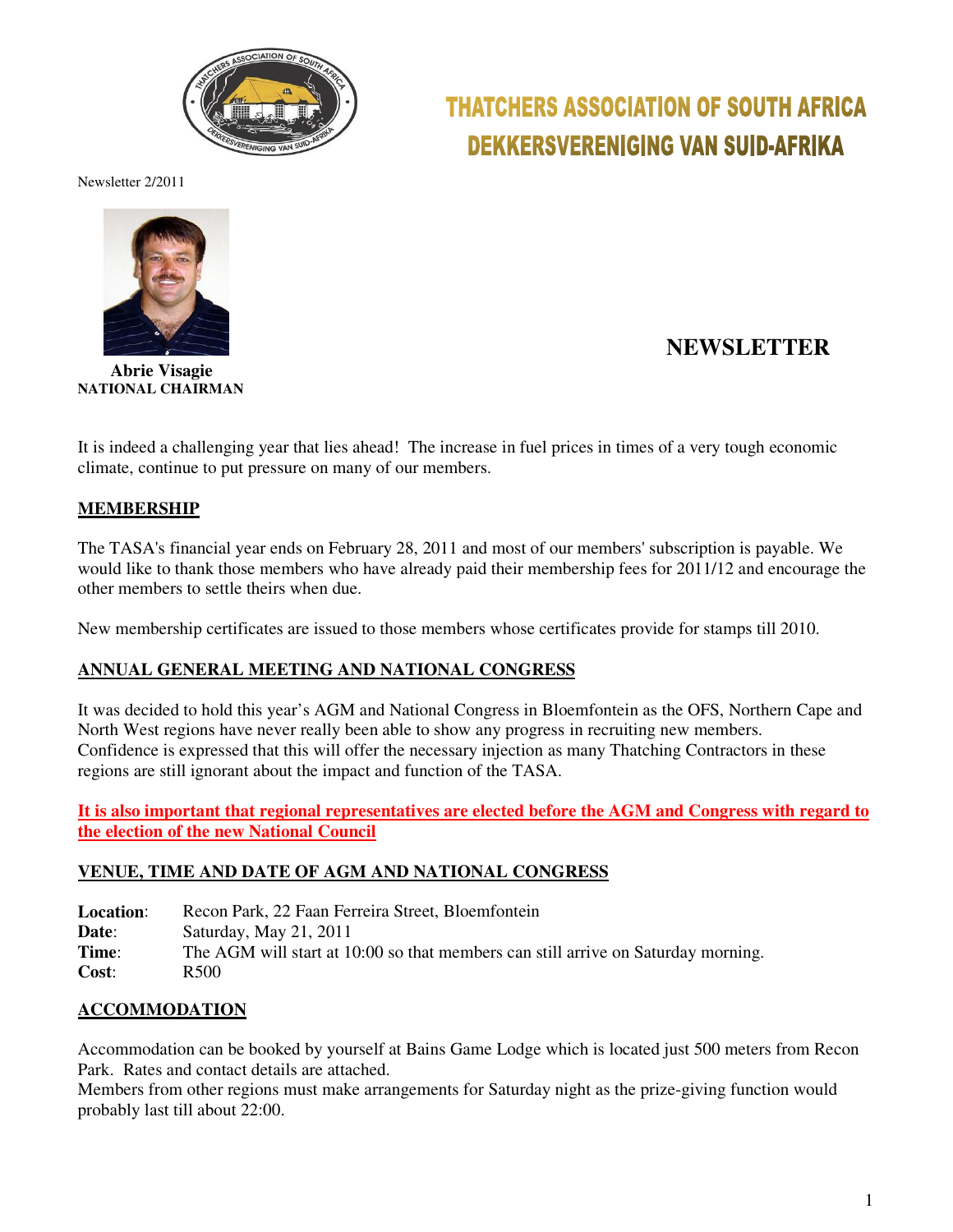## **PROGRAM AND AGENDA**

Saturday morning will be devoted to the AGM and Congress and 3 hours in the afternoon will be assigned to a demonstration regarding the proper use of scaffolding as required by Law. The day will conclude with a prize-giving ceremony which will start at 19:00.

The Agenda and program will be dealt with in the next Newsletter. The main item on the Agenda will be the discussion of the SANS 10400: T (Fire) document and the updating and amending of the SANS 10407 (Thatch Roof Construction) Specification to establish a workable specification for the Thatching Industry.

# **WHO CAN ATTEND THE NATIONAL CONFERENCE AND AGM?**

Although only members whose subscriptions are up to date have voting rights, any Thatching Contractor or persons from related businesses may attend. We encourage our members, especially from regions OFS, Northern Cape and North West to invite as many Thatching Contractors to attend as possible.

### **NATIONAL PHOTO COMPETITION FOR TASA MEMBERS**

. Only the National Photo Competition for TASA members will take place this year and members are requested to send their entries to the TASA's office as soon as possible. The photos will be published in glossy magazines and must have a high resolution - not less that 2 MB in size.

#### **The categories are as follows:**

Largest single structure Most aesthetic structure Smaller structures such as lapas Funniest thatching photo or video

Two entries per category per member of the finished structures are allowed. You are welcome to send in photos took during the building process, but the end product must be a photo of the finished structure.

### **REPLACEMENT OF THE NATIONAL THATCH ROOF CONSTRUCTION COMPETITION**

Suggestions that can replace the National Thatched Roof Construction Competition are awaited. It was decided not to hold the above competition again, because not enough entries are received.

### **SANS 10400 & 10407**

The SANS 10400 - T (Fire) document and the SANS 10407 (Thatched Roof Construction) Specification will be discussed. The SABS has decided to retain the SANS 10407 and the TASA were requested to submit suggestions on how to get the document updated and amended to be a workable specification for the Industry.

Kind regards

### Abrie Visagie **NATIONAL CHAIRMAN**

Thatchers Association of South Africa Mobile 083 283 8429 P O Box 15936 Fax 086 6549 151<br>
LYTTELTON Website www.sa-thatc 0140 **Email address** admin@sa-thatchers.co.za

Website www.sa-thatchers.co.za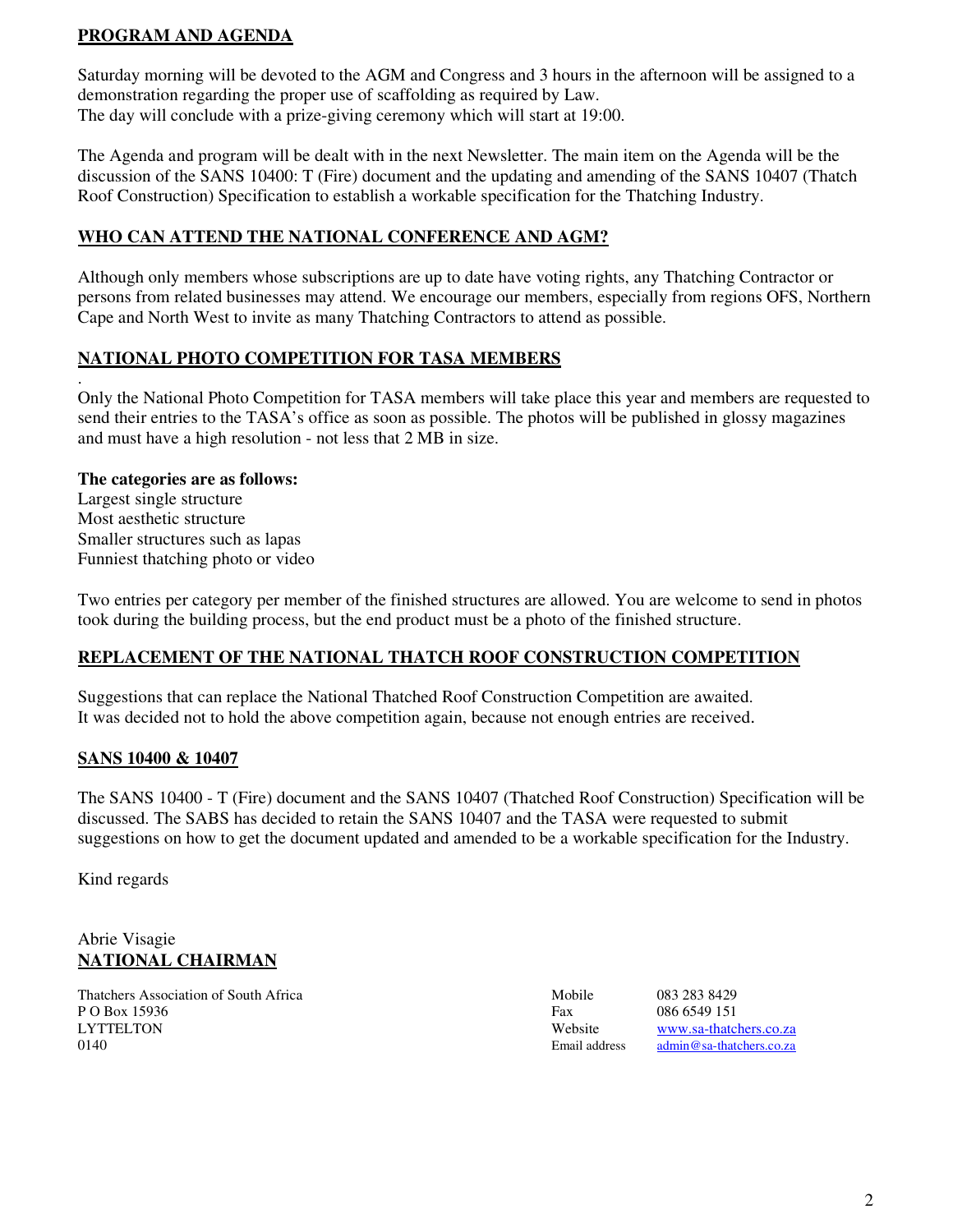# **BAINS GAME LODGE \*\*\***

| 31 Kimberley Road          |                 | Phone   | 051 451 1761<br>051 451 1115<br>Fax |                                              |                              |  |
|----------------------------|-----------------|---------|-------------------------------------|----------------------------------------------|------------------------------|--|
| <b>Bainslylei</b>          |                 |         |                                     |                                              |                              |  |
| <b>BLOEMFONTEIN</b>        |                 |         |                                     | Email address reception@bainsgamelodge.co.za |                              |  |
|                            |                 | Website | www.bainsgamelodge.co.za            |                                              |                              |  |
| <b>Chalet rooms:</b>       | <b>Bed only</b> | Single: | R399                                | Double:                                      | R549                         |  |
| <b>Chalets:</b>            | <b>Bed only</b> | Single: | R449                                | Double:                                      | R599                         |  |
| <b>Executive Chalets:</b>  | <b>Bed only</b> | Double: | R999                                | 3 Persons:<br>4 Persons:                     | R <sub>1</sub> 098<br>R1 199 |  |
| <b>Hotel rooms:</b>        | <b>Bed only</b> | Single: | R <sub>599</sub>                    | Double:                                      | R <sub>699</sub>             |  |
|                            | <b>Suite</b>    | Single: | R799                                | Double:                                      | R899                         |  |
| Hotel rooms:               | $1st$ floor     | Single: | R599                                | Double:                                      | R <sub>699</sub>             |  |
|                            | $2nd$ floor     | Single: | R499                                | Double:                                      | R599                         |  |
|                            | $3rd$ floor     | Single: | R <sub>499</sub>                    | Double:                                      | R549                         |  |
| <b>Breakfast is extra:</b> | <b>R69</b>      |         |                                     |                                              |                              |  |

# **MAP TO RECON PARK WHERE THE AGM & CONFERENCE WILL BE HELD**

**Directions to Faan Ferreira Ave, Bloemfontein.** 

**3.2 km** – about **7 minutes**